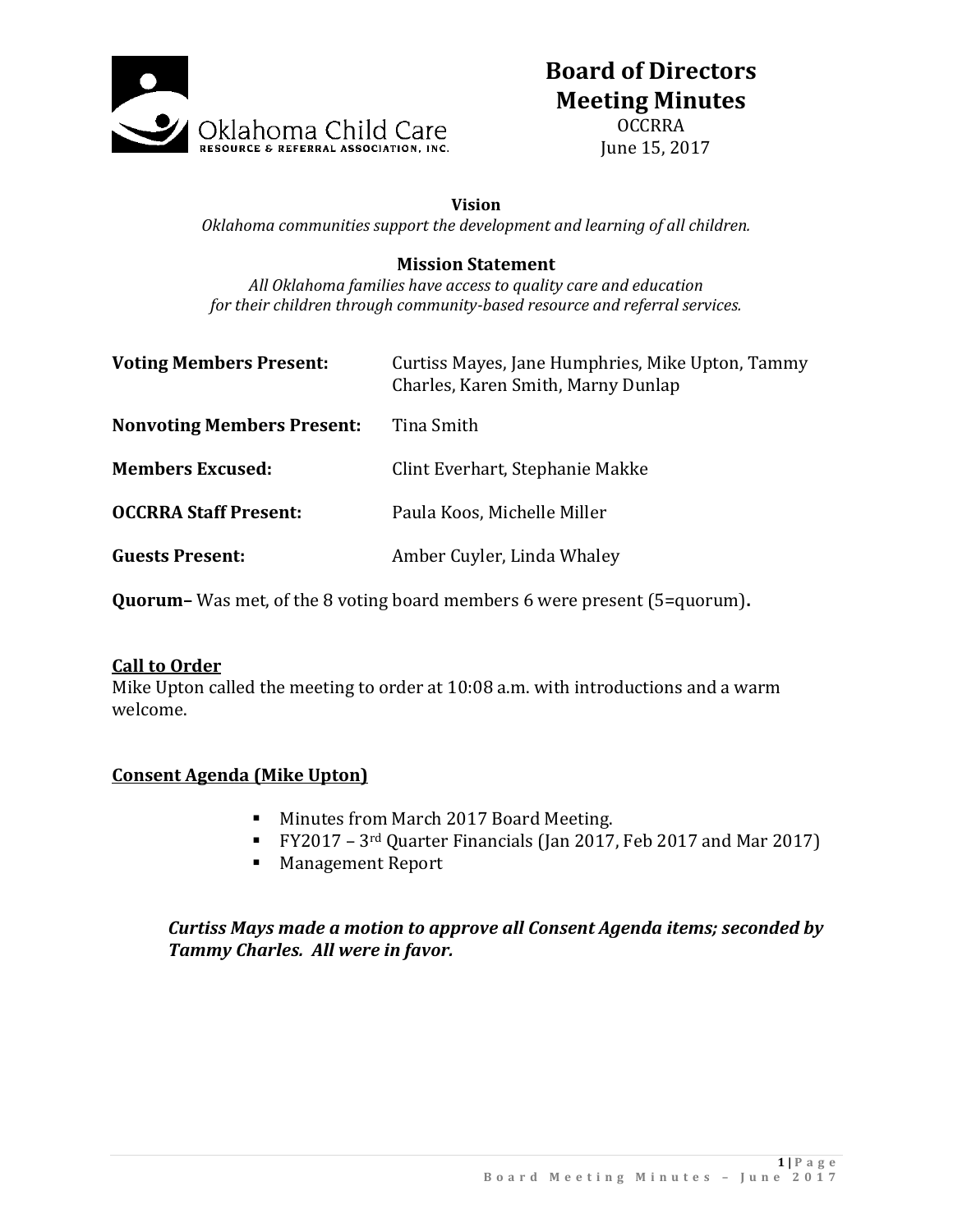# **Finance Committee (Marny Dunlap)**

## *Financials*

Third Quarter FY2017 Financials are on track with no surprises.

# *FY2018 Budget*

The FY18 Budget was submitted for board approval. The budget presented had a column for a flat budget; and columns for cuts of 5%, 10% and 15%. At this point, we have been notified by OKDHS CCS that our budget for FY18 will be flat. This is great news.

As OKDHS's year progresses and they finalize their budget, we may yet see a 5% cut, but believe that would be a "worst case scenario". We will keep the budget prepared on the backburner until OKDHS' budget becomes final. The most difficult aspect of a budget cut will be regional allocations. They are already working without enough funds and some could not sustain services if they take another cut. OCCRRA may have to be willing to absorb at least 10% and if necessary adjust the larger regional allocation to absorb the brunt of another budget cut.

Flat budget line items show an increase in some areas and a decrease in others. Nothing unusual or extra is planned for the coming year.

# *Marny Dunlap made a motion from the Finance Committee to approve the FY2018 Flat Budget; seconded by Karen Smith. All were in favor.*

If a cut is taken the board will not have to reconvene to approve another budget. Paula will notify the board and obtain an email approval.

# *OKDHS FY18 Budget*

OKDHS has a budget shortfall of 33 million. They have announced their intention to reduce monitoring visits to licensed child care facilities and homes from the current 3 visits per year. It is unclear whether visits will be reduced to 2 or 1 per year. They also intend to put a freeze on subsidy enrollments.

# *FY2017 Budget*

We are in the last two weeks of the fiscal year's budget. We have moved some money around to make sure everyone could do what is necessary. We anticipate returning approximately \$2,000 of regional money to the state.

# **Governance Committee (Karen Smith)**

# *New Board Members*

The Governance Committee presented three new board members and their resumes/vitas:

- Debbie Deibert from Tulsa Community College has agreed to come onto the board into a term expiring at the end of this year. She may serve two full voting terms with the first term expiring December 2020 because she is completing less than half of the unexpired term.
- Taffy Henderson has taken a new position and has agreed to return to our board. She will take a vacant voting position with the first term expiring December 2018.
- Austin Marshall has taken a new position and has agreed to return to our board. He will take a vacant voting position with the first term expiring December 2018.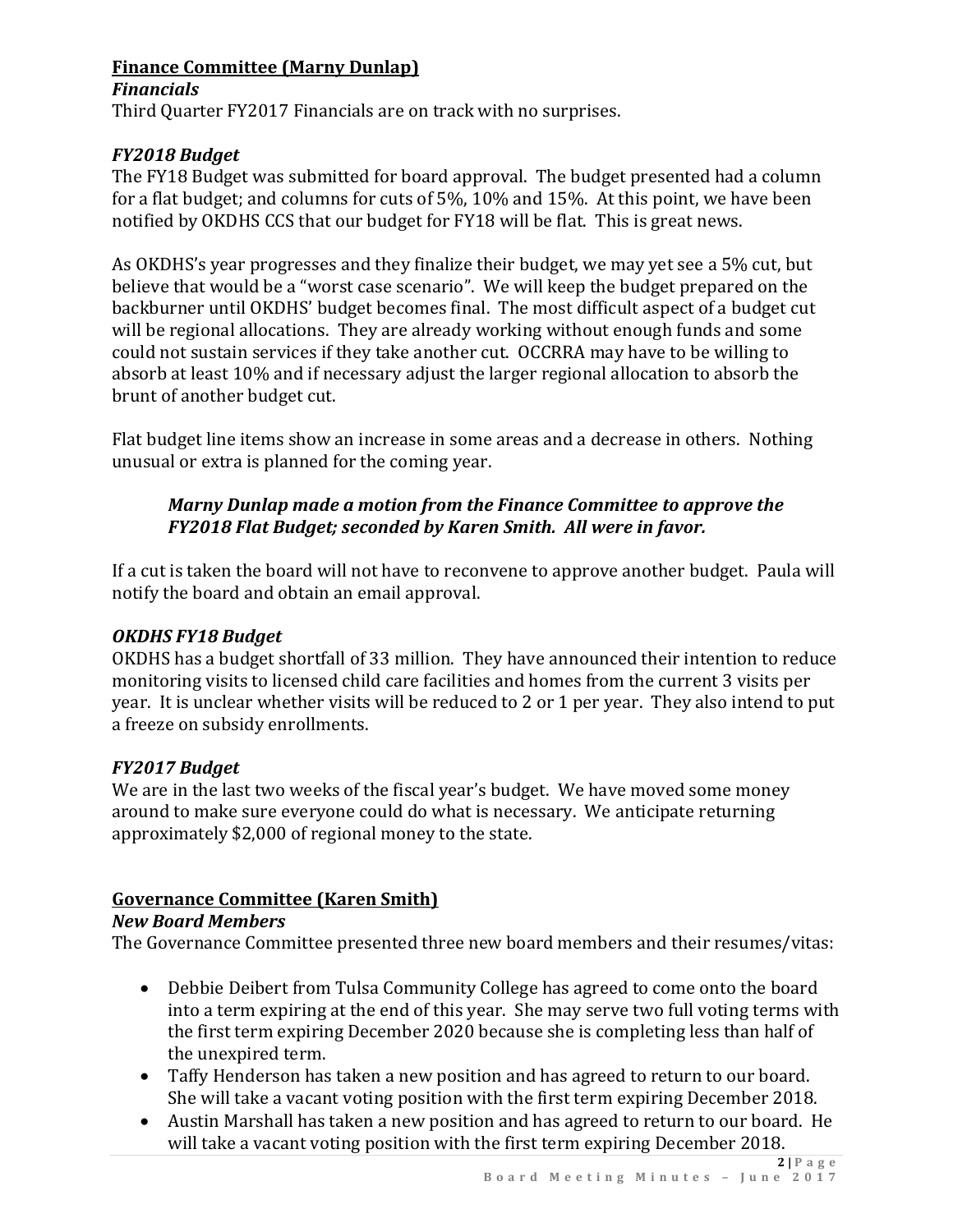Amber Cuyler will be filling the regional representative non-voting position left vacant by Taffy's resignation.

## *Karen Smith made a motion to accept new member elections as presented above; seconded by Curtiss Mays. All were in favor.*

The board is still looking to obtain new members, preferably from other areas of the state with diverse experience differing from early childhood.

# **Public Policy Committee (Tammy Charles)**

The Public Policy Committee met on Monday, June 22nd. Stephanie Lippert does an excellent job of staying on top of legislation and is much appreciated by the committee and the board of directors.

## *State Level*

The OCCRRA Day at the Capitol was heavily attended and each person's time and effort was greatly appreciated and impactful with legislators.

SB806 - CACFC (food standards) stands.

Nothing else has really changed.

HB1491 passed increasing the number of hours for exempt providers. If a provider is in a county with a population of less than 100,000 they may operate as license exempt if they operate 21 or fewer hours per week. The larger counties (Tulsa, Oklahoma, Canadian and Comanche) remain at 15 hours to be considered license exempt.

Interim Studies will be held in the fall. Nothing has been announced to date that impacts early childhood issues.

The budget has been a challenge. Legislation was passed to implement a cigarette fee of \$1.50 per pack. By calling it a fee rather than a tax, the legislature believed it could circumvent the requirement to pass tax related legislation before the last week of session. The bill is being challenged in court. The fee represents approximately 300 million dollars and without it Oklahoma will be forced to cut already suffering programs and go into special session to consider additional efforts to generate money.

### *Federal Level*

Trump's administration has not shown much support for the early care and education sector of the nation. This is a drastic change from the previous administration that supported child care, young children and families.

### **Resource Development Committee (chair vacant)**

Did not meet this quarter.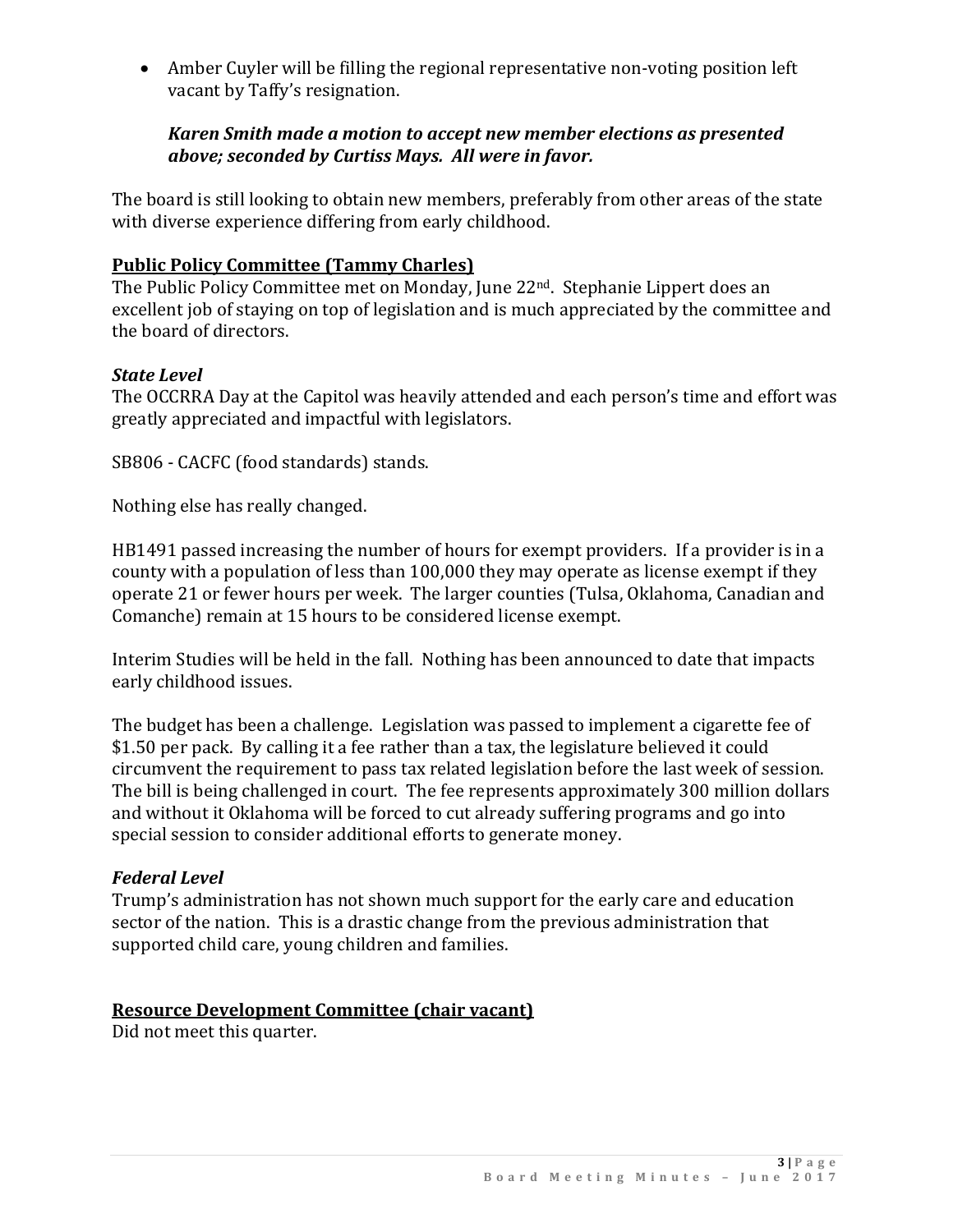## **Executive Director's Report (Paula Koos)** *FY18 CCR&R Contract*

The contract is working its way through contract services and should be signed on the day of this meeting. We expect to have it "in-hand" by June 30th. The contract was written as a flat budget from FY17. We can count on that budget for right now but will keep our contingencies for the first three months.

# *Hispanic Conference*

Each year the conference is hosted in conjunction with CECPD. They provide for the facility, speaker fees and food. OCCRRA provides the planning and the preparation including registration. There were just shy of 100 people in attendance this year. The conference is extremely well received by the Hispanic Community in Oklahoma. It is the only conference held in Spanish for child care providers. Some who attend only speak Spanish; however, most are bilingual. They are not shy in expressing their appreciation of the event.

## *FY17 Progress Assessment Visits*

Five of the eight visits are already complete. Tulsa, OKC and SW Region will all be visited within the next week. That will wrap everything up for the year and things are really looking good. Linda Whaley has attended many of the visits. It is always good to sit down face to face with the regions, to tour their facilities and to discuss issues in a one-on-one environment.

Technical Assistance visits are behind for the year; but we anticipate the regions will be ontrack by the end of the fourth quarter.

# *FY18 Progress Assessment Document*

Paula will begin working on next year's progress document and goals once this year's visits are complete and she has feedback from all 8 regions on this year's objectives. Linda Whaley's presence during the visits makes formulating a new plan easier as ideas can be discussed with her immediately. It has become apparent that some adjustments will be necessary for FY18.

### *WLS Training*

The Monday following this meeting, OCCRRA and Work Life Systems will begin training regional staff on our new database system and software. The system houses all provider and parent information and interacts for referrals and other necessary data reporting. WLS is much more user friendly than NACCRR*Aware*. We will be able to work in an environment with more flexibility and to obtain more data.

### **Old Business (Mike Upton)**

### *Strategic Plan*

The Strategic Plan will be put into a document that can be used for review during the board meetings.

Discussion and deadlines added to the plan during the June Board Meeting have been depicted in blue font and the plan is an attached document at the end of these meeting minutes.